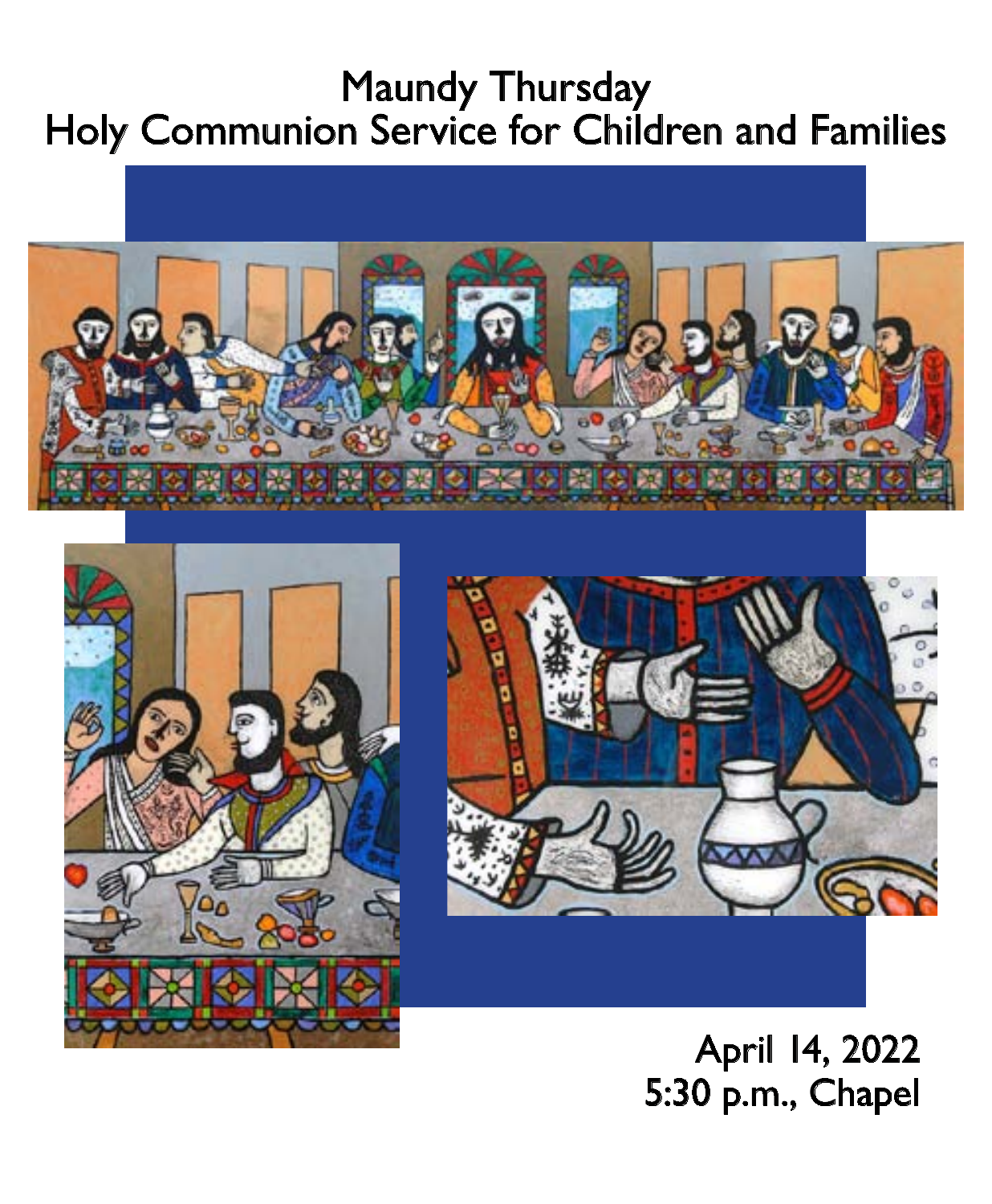### **Welcome**

### **Call to Worship**

- One: Tonight, we remember, we celebrate, we pause, and we prepare. We remember that lesus washed his disciples' feet.
- **All: We remember that he commanded: "Love one another."**
- One: We remember that he broke the bread.
- **All: We remember that he shared the cup.**
- One: We remember that he prayed in the garden.
- **All: We remember that he was arrested.**
- One: We remember that he was tried, and the crowds said "Crucify."
- **All: We remember that Jesus died on the cross.**
- One: We remember that three days later, God made Jesus alive again. We remember that through this Jesus loves, cares, and helps us. We remember that Jesus welcomes us to this place, to this feast, and to this work. We remember that Jesus guides us on the journey ahead.
- **All: Let us worship God together!**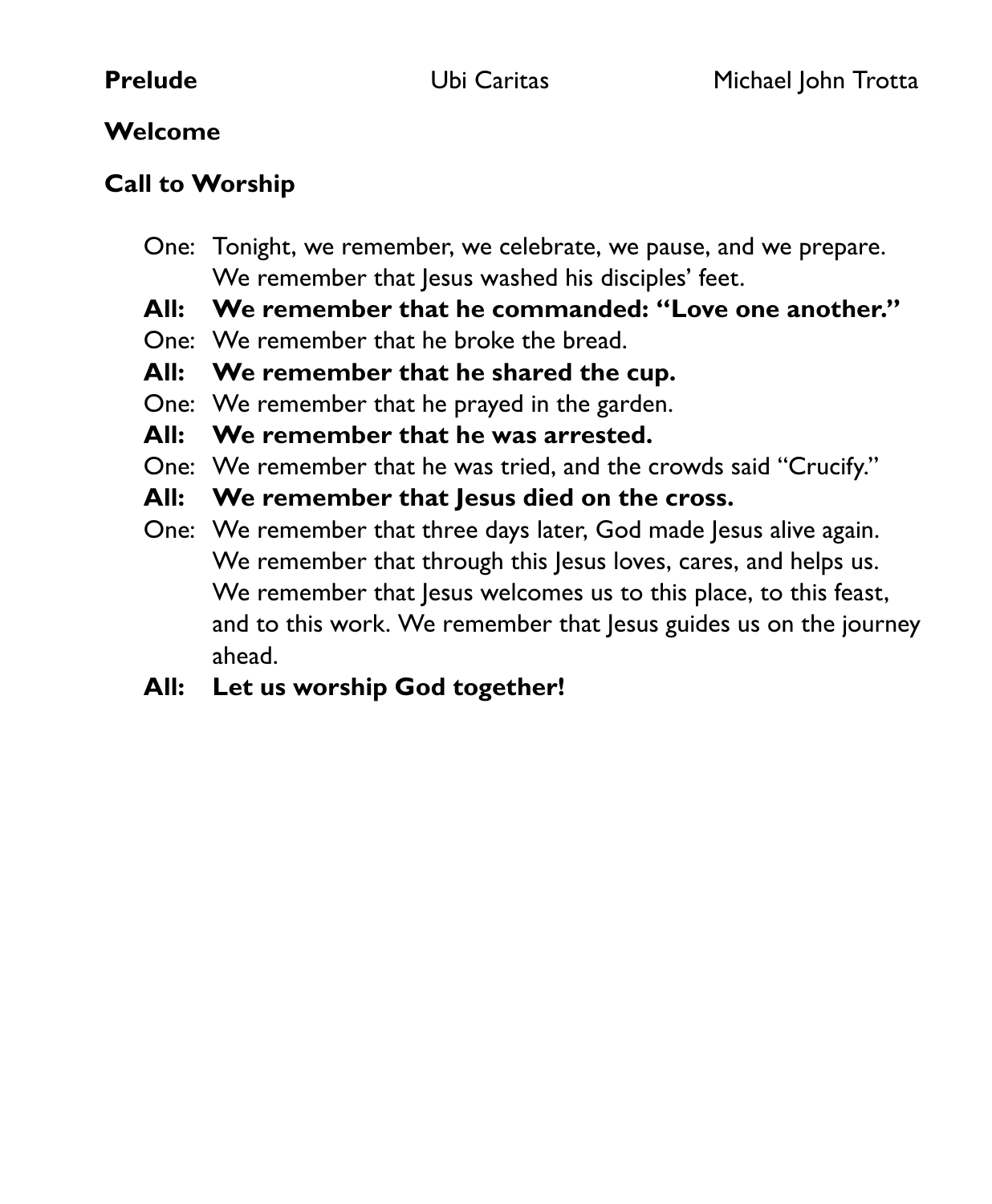### **Hymn 203**

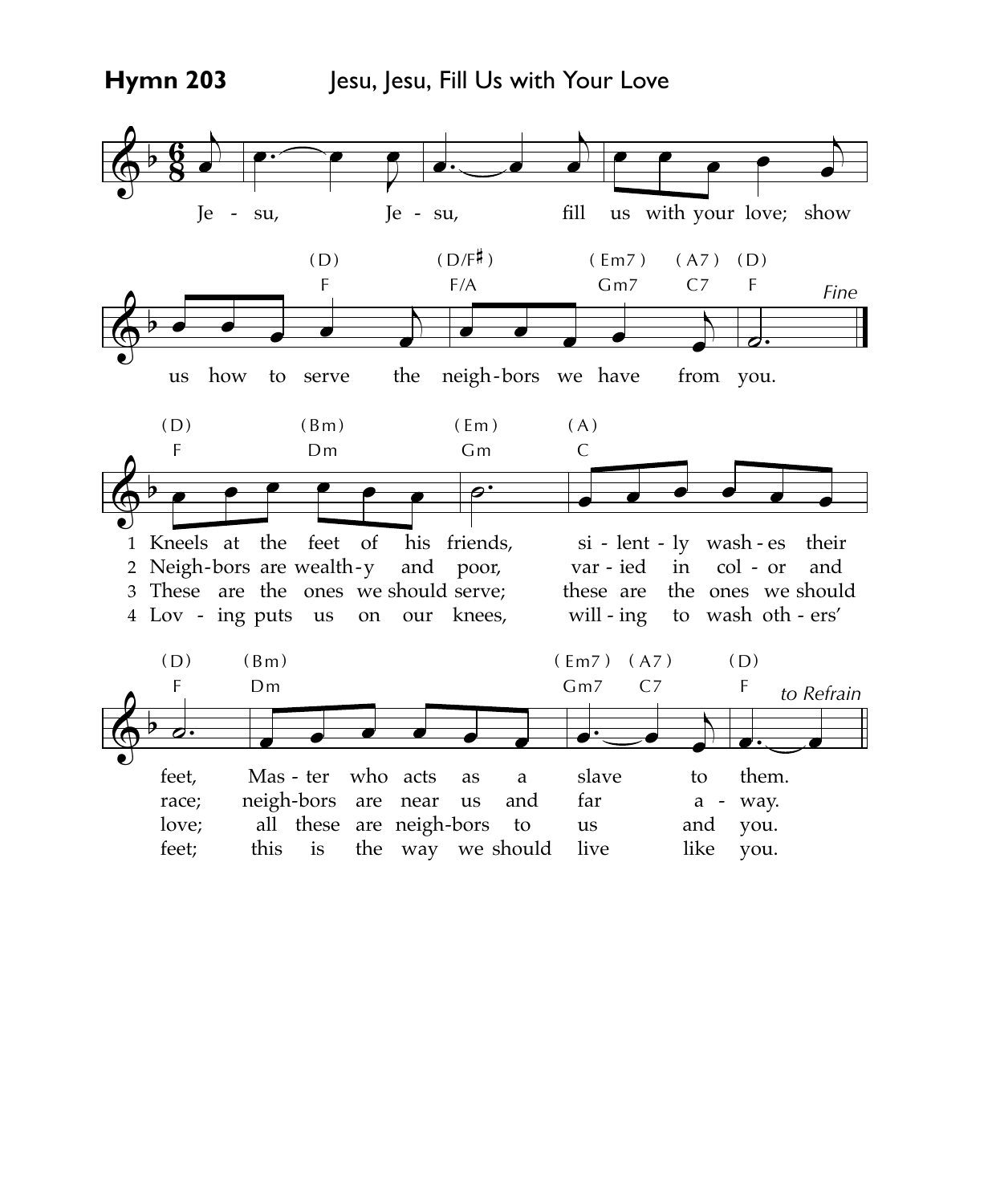

### **Prayer of Confession**

 One: Loving God, we are sorry for hurting others with our words and our actions. We are sorry for the times we are not the neighbors you want us to be. Lord Hear Our Prayer:

### **Sing:** *Jesus Remember Me*

 One: Abiding Spirit, we are sorry that we don't always listen or pay attention. We ignore you and others. We are sorry that we don't always forgive others or accept their forgiveness. Lord Hear Our Prayer:

### **Sing:** *Jesus Remember Me*

 One: Faithful Savior, help us be more like you: Loving our neighbors, serving everyone, forgiving our friends and our enemies, sharing what we have. Help us live as your disciples and show your love to the world. Lord Hear Our Prayer:

## **Sing:** *Jesus Remember Me*

 **Together we say: Amen.**

### **Assurance of Pardon**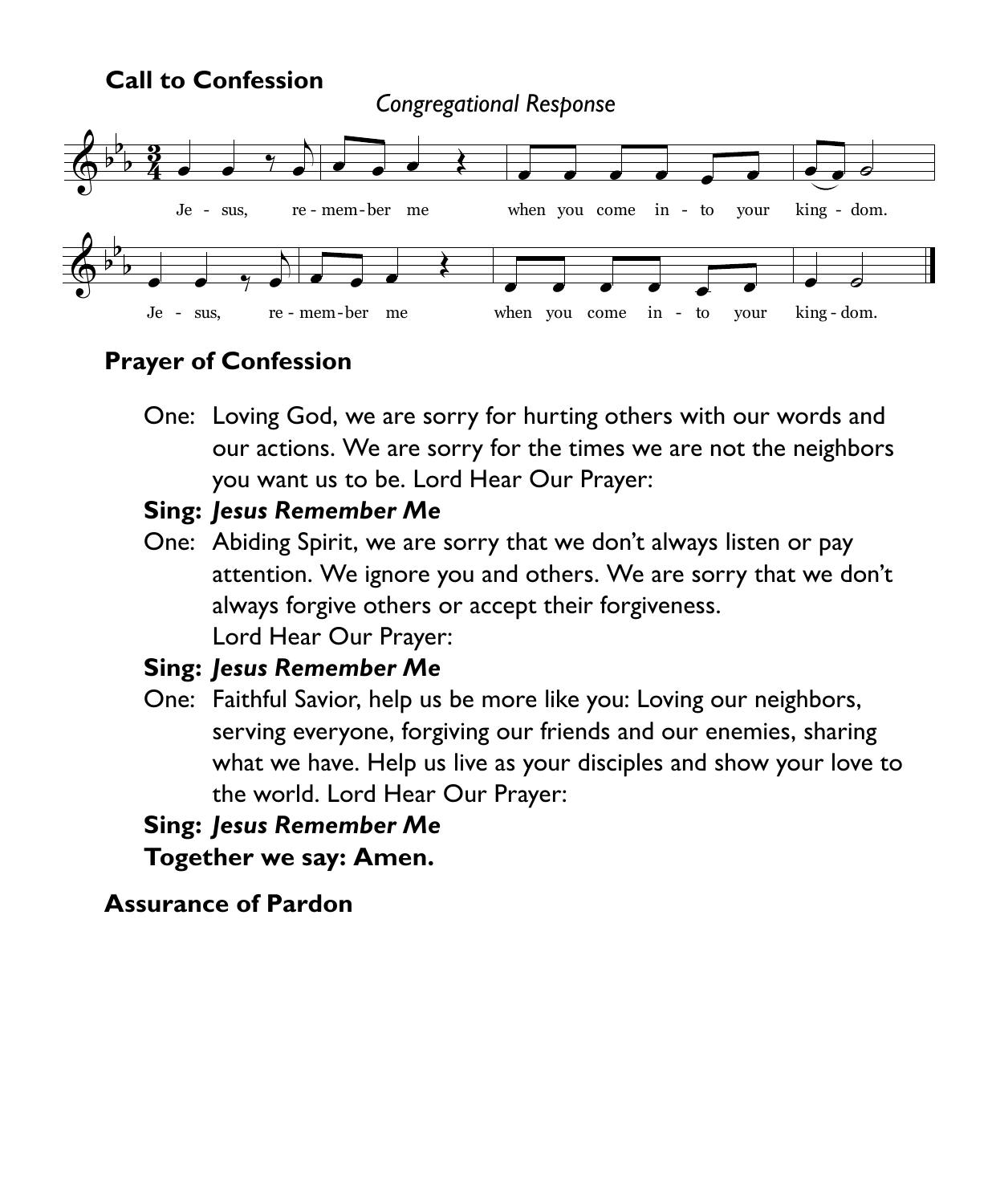**Prayer of Illumination** Be Still and Know that I am God



Now before the festival of the Passover, Jesus knew that his hour had come to depart from this world and go to the Father. Having loved his own who were in the world, he loved them to the end. And during supper Jesus, knowing that the Father had given all things into his hands, and that he had come from God and was going to God, got up from the table, took off his outer robe, and tied a towel around himself. Then he poured water into a basin and began to wash the disciples' feet and to wipe them with the towel that was tied around him. He came to Simon Peter, who said to him, "Lord, are you going to wash my feet?" Jesus answered, "You do not know now what I am doing, but later you will understand." Peter said to him, "You will never wash my feet." Jesus answered, "Unless I wash you, you have no share with me." Simon Peter said to him, "Lord, not my feet only but also my hands and my head!"

After he had washed their feet, had put on his robe, and had returned to the table, he said to them, "Do you know what I have done to you? You call me Teacher and Lord—and you are right, for that is what I am. So if I, your Lord and Teacher, have washed your feet, you also ought to wash one another's feet. 15 For I have set you an example, that you also should do as I have done to you. Very truly, I tell you, servants are not greater than their master, nor are messengers greater than the one who sent them. If you know these things, you are blessed if you do them. "I give you a new commandment, that you love one another. Just as I have loved you, you also should love one another. By this everyone will know that you are my disciples, if you have love for one another."

**Reflection Rachel Pedersen** 

**Scripture John 13: 1-17, 34-35**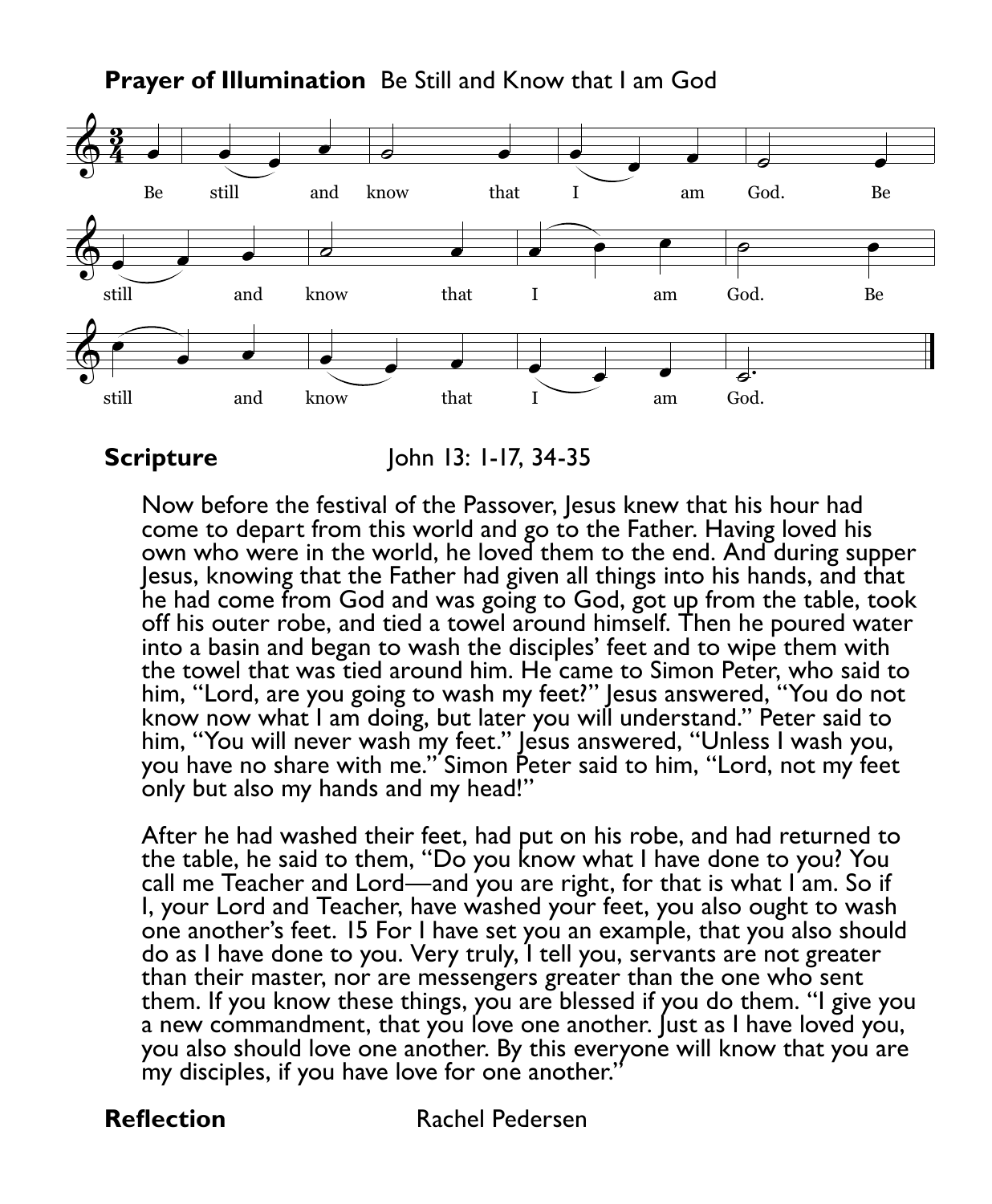

# **Invitation to the Table Invitation to the Table**

### **Great Prayer of Thanksgiving**  $\sum_{i=1}^{n}$

One: The Lord be with you. *The Lord De With* 

- **All: And also with you.**
- One: Lift up your hearts.
- **All: We lift them up to the Lord.**
- One: Let us give thanks to the Lord our God.
	- **All: It is right to give our thanks and praise.**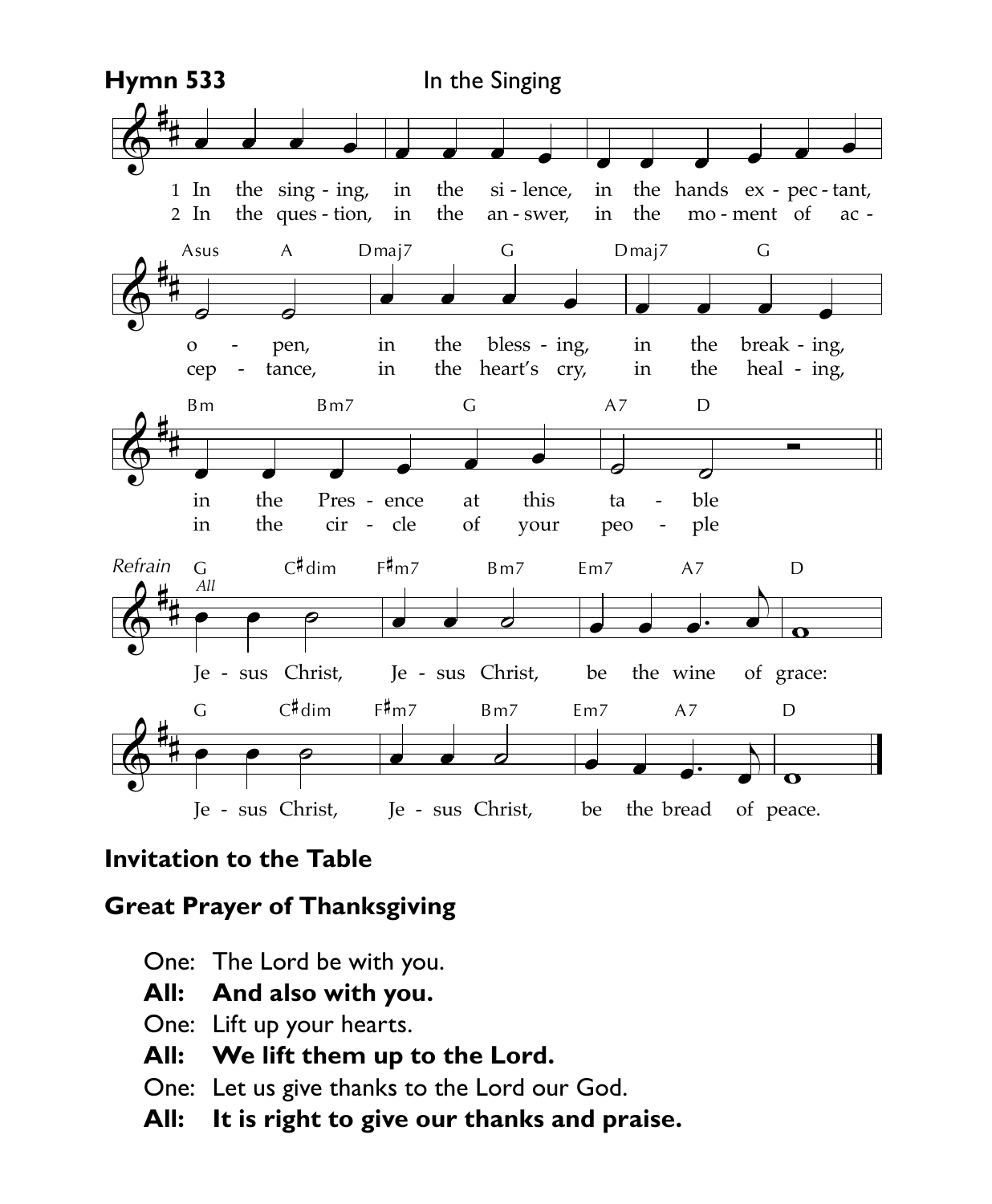### **The Lord's Prayer** *(in unison)*

**Our Father who art in heaven, hallowed be thy name, thy kingdom come, thy will be done, on earth as it is in heaven. Give us this day our daily bread. And forgive us our trespasses, as we forgive those who trespass against us. And lead us not into temptation, but deliver us from evil. For thine is the kingdom, and the power, and the glory, forever. Amen.** 

### **Words of Institution**

### **Sharing the Elements**

*You are invited to come forward to receive communion. If you are unable to come forward a pastor will bring communion to you.*

### **Prayer for Holy Week**



### **Closing Words and Benediction**

**Postlude Prelude on "Passion Chorale"** William Lloyd Webber

*For those who would like to participate, a foot washing station is located in the children's chapel following the service. You may also participate by having your hands washed instead of your feet.*